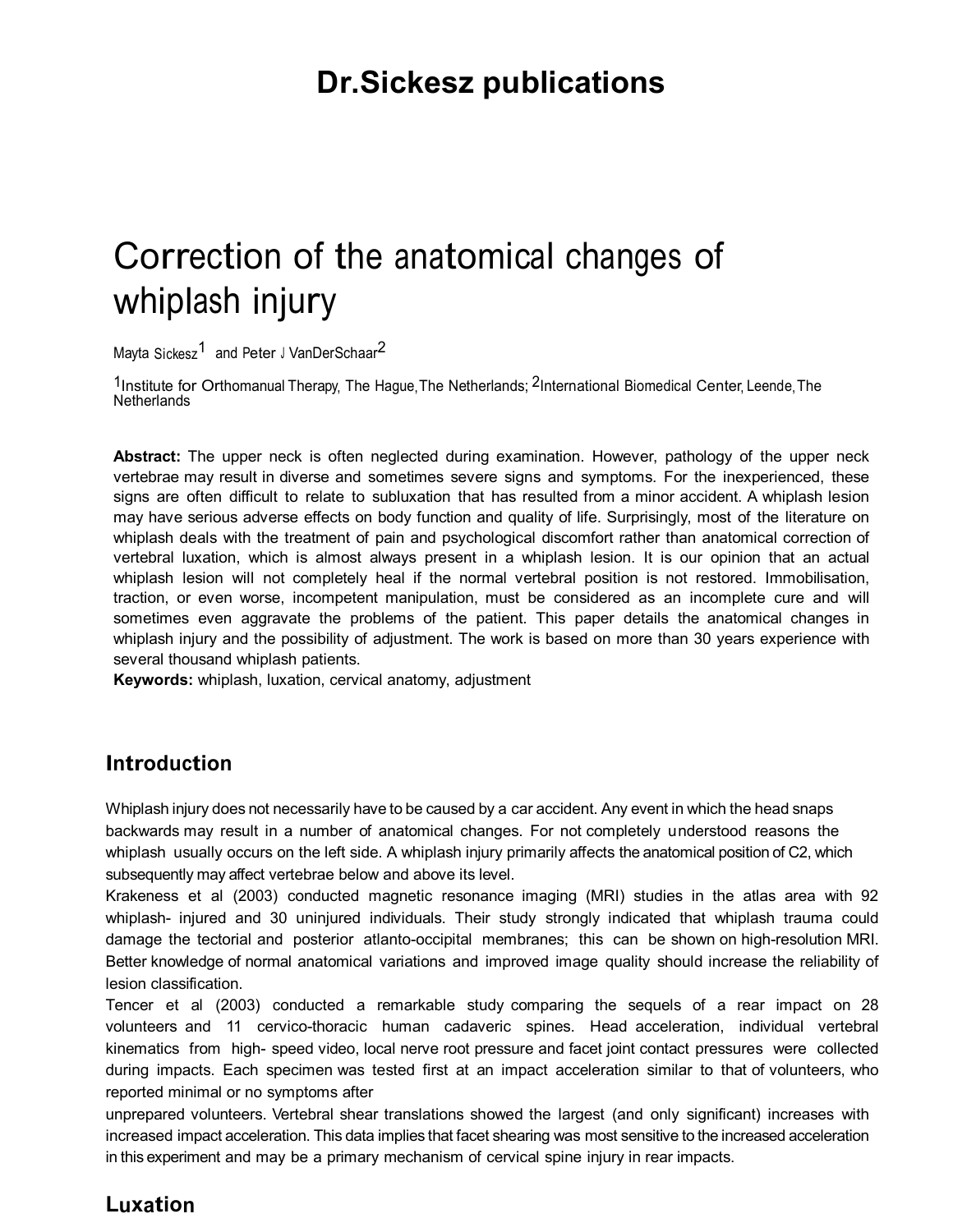Luxation is a very complicated process. A thorough understanding of the anatomical changes is essential for proper adjustment. Here, we simplify the *normal* movement of the vertebrae along three axes: anteroposterior (AP) axis, craniosacral or longitudinal (L) axis and the transverse (T) axis through the facet joints (Figure 1). Each movement along an axis includes some shifting translation over the adjoining vertebra.

*Abnormal* movement of vertebrae includes shifting, which is greater than normal movement along an axis, or shearing, which is not a consequence of normal rotation. This may lead to abnormal rotation or even *locked* luxation of a vertebra, due to interference of the facet joint's cartilage with that of an adjacent facet joint. These abnormal positions are usually *dorsal* to the original position, and translation

the test, then at double the acceleration. Head X (forward)

and Z (upward) accelerations of cadaveric specimens were very similar in time sequence and magnitude to those of

Evidence-Based Integrative Medicine 2004:1(2) 145–153 © 2004 Open Mind <sup>J</sup>ournal<sup>s</sup> Limited. All right<sup>s</sup> reser ved.

**145** <sup>S</sup>ickesz <sup>a</sup>nd VanDerSchaar



**Figure 1** Anteroposterior (AP) axis, longitudinal (L) axi<sup>s</sup> <sup>a</sup>nd the transverse (T) axis.

is no longer possible. An abnormal rotated dorsal position is called a rotated dorsal position (RDP). A luxated, locked dorsal position is called a luxated dorsal position (LDP). The typical left-sided whiplash injury has two problems:

- 1. The left side of C2 slides dorsally over C3, and C2 rotates to the left along the APaxis. C2 is then in a transverse-dorsal locked position. The cartilage of its lower left facet joint locks onto that of the upper facet joint of C3. Also, anticlockwise rotation along the L-axis is needed to find room to luxate in a dorsal direction. The spinous process moves to the right (seen from dorsal observation), and C2 leans slightly 'backward'. The rotation of C2 along the L-axis may be detected on an anteroposterior, open-mouth cervical x ray, when relating the position of the spinous processes to the median line. A displacement away from the median line indicates a rotation along the L-axis. An abnormal position of the T-axis may also be observed. The left transverse process can then be felt as a small protuberance, too far dorsal and too low. This can be verified by placing the index fingers on both transverse processes and comparing its positions. The patient will feel the transverse process as a sore bump.
- 2. C3 and C4 also rotate *anticlockwise* and are then in a RDP (Figure 2).

## **Late luxation, another lockup**

After approximately ten years, if uncorrected, the weight of the skull will cause C2 to gradually rotate further in an anticlockwise direction, even to the extent that its *right* facet joint becomes locked on or over C3's right facet joint. The body of C2 may be observed to have shifted to the right of the median line. Even for the inexperienced, this is usually well detectable on x-ray.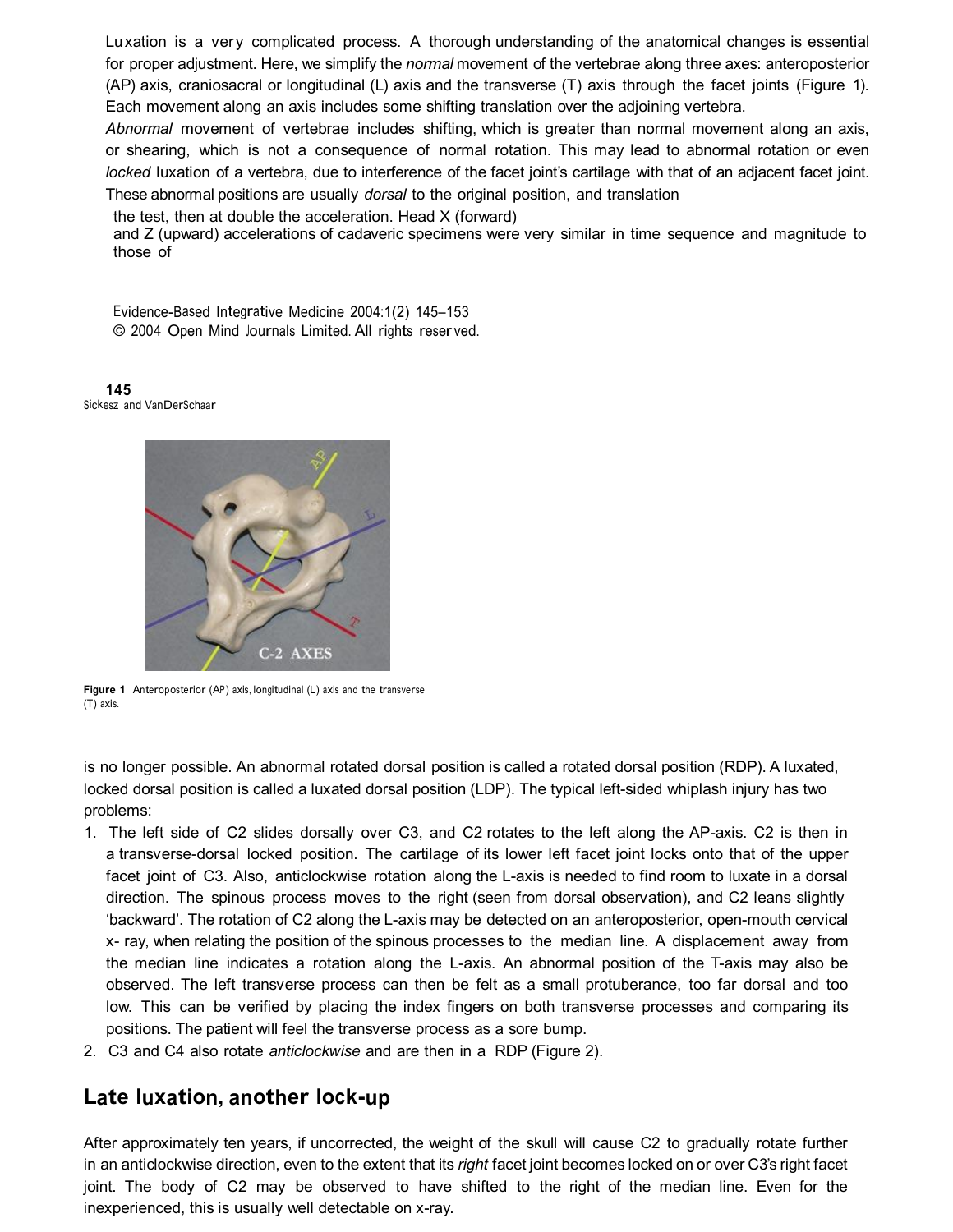## **Luxation of the atla<sup>s</sup>**

Occasionally, the whiplash injury is accompanied by subluxation of C1, the atlas, relative to C2, a less frequent complication but sometimes with severe consequences. This luxation always occurs in a ventral direction, because the dentoid process of C2 prevents bilateral translation of C1 in a dorsal direction. The luxation usually involves rotation of the atlas along the AP-axis, causing substantial stretching of the transverse atlas ligament. There are two nervous structures in front of the transverse processes of the atlas: the superior cervical ganglion and the vagus nerve on its way from the skull base through the jugular foramen to the peripheral nervous system. A ventrally luxated position of the transverse process of the atlas may inter fere with the normal function ing of these structures, which may lead to life-threatening symptoms. Repositioning the atlas often alleviates these symptoms in a matter of days. This extremely interesting phenomenon will be dealt with elsewhere.

### **Diagnostic procedures**

*<sup>P</sup>hysical examination* The luxated dorsal position of C2 can be verified standing behind the sitting patient. In normal circumstances, the tips of both index fingers, positioned on the transverse processes of C2 will be shown at equal height. With a whiplash lesion either the subluxated left transverse process of the axis cannot be felt anymore, or felt in too low and too far dorsal a position (Figure 3).

**146**

Evidence-Based Integrative Medicine 2004:1(2)

Whiplash injury



**Figure 3** <sup>S</sup>ubluxated left transverse process.

Visualisation: MRI scanning and x-rays

MRI and x-rays are only valuable if the projection is correct and there is sufficient experience to know what to look for.

The attached scan shows a typical uncomplicated whiplash lesion with rotation of the atlas and also rotation along the AP-axis, which can be concluded from the asymmetrical image of the anterior arch, because the left side is not in the same plane of this projection (Figure 4).

One should also note that this scan was made with the patient lying down, eliminating the weight of the head, which tends to accentuate the typical vertebral displacement in the upright position.

The x-ray, according to the Palmer basal-posterior projection will show the atlas rotation along the L-axis when comparing a line, drawn through the vertebroarterial foramen in each transverse process, with a line that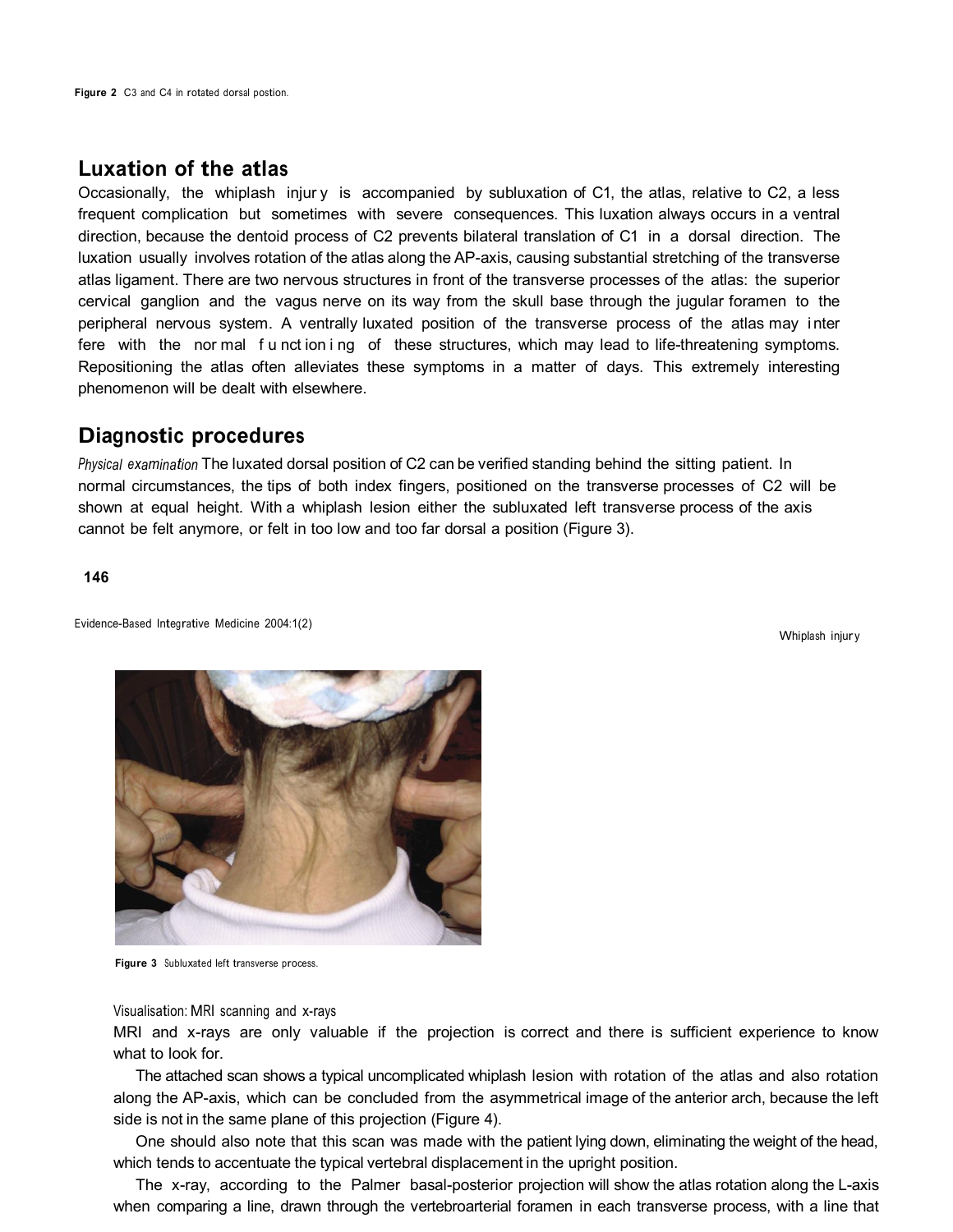connects the most proximal points of the mandible. Also, any displacement of the dentoid process of C2, in relation to the atlas may be visualised, provided that the skull is projected in an exact symmetrical plane (Figure 5).

**Figure 5** <sup>B</sup>asal posterior view.

The Palmer anteroposterior, open-mouth projection shows axis rotation along the AP-axis and rotation along the L-axis, including C3, by comparing the position of the spinous process relative to the median line (Figure 6).

It is important, in both scanning as well as x-ray, that the skull is *symmetrically* projected and immobilised because only then references to structures such as the mandibles and cheekbones can be made. This is sometimes difficult, because due to the discomfort of the lesion patients tend



**Figure 4** MRI scan of whiplash lesion.

Evidence-Based Integrative Medicine 2004:1(2)

**147** <sup>S</sup>ickesz <sup>a</sup>nd VanDerSchaar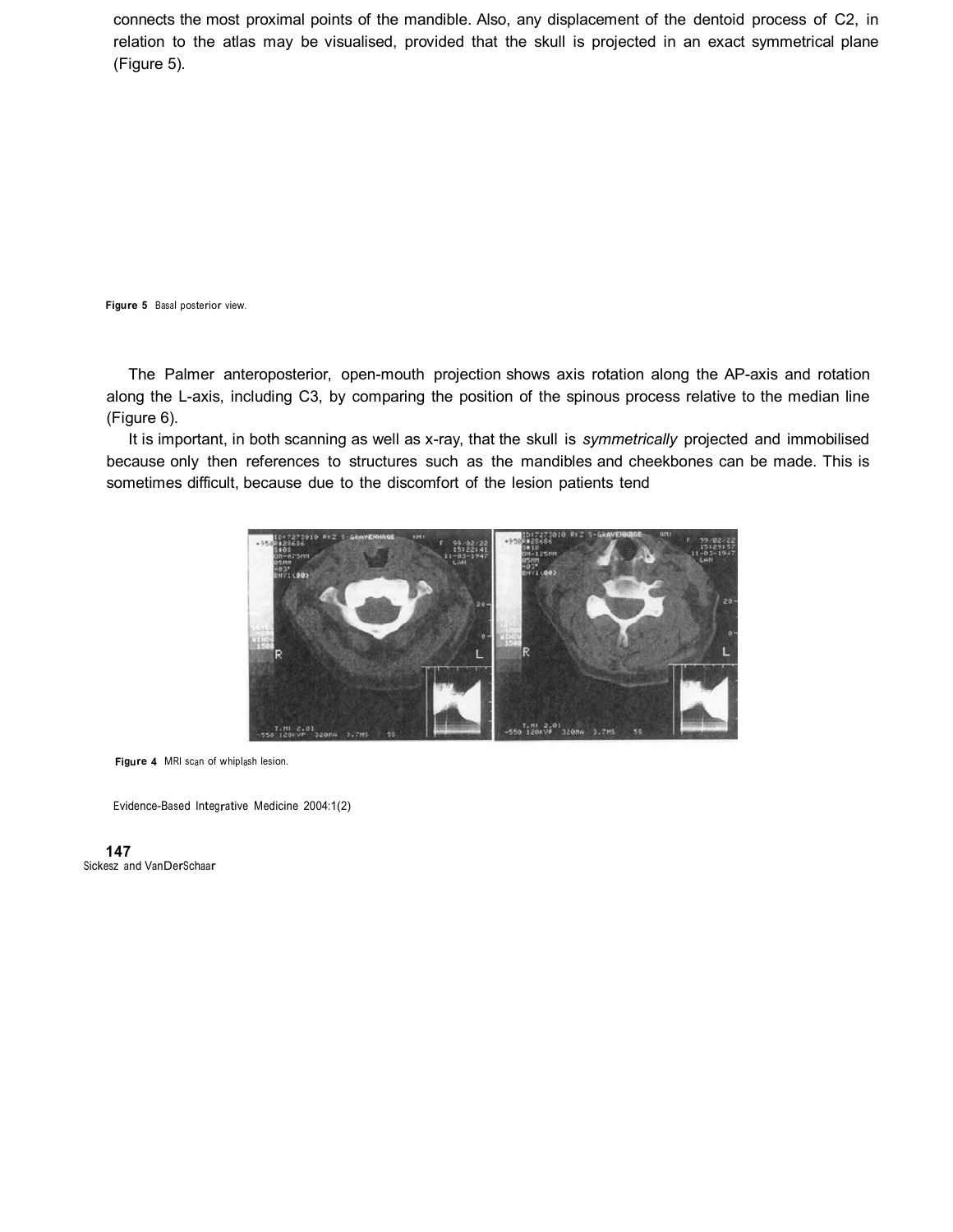

**Figure 6** Anteroposterior, open mouth view.

to rotate their head, although to them it feels as though their head is in the 'straight' position. The interpretation of these x-rays requires some familiarisation, even from radiologists.

## **The adjustment**

The following applies to a typical left-sided abnormality. Usually, if the anatomical situation is well understood only light pressure in the *right direction* is needed to correct the abnormal position. This type of treatment is called *ortho*manual therapy.

The adjustment of whiplash luxation includes two sessions, with at least 48 hours in-between, due to the formation of local oedema, which may impede further adjustments.

The objectives of adjustment are:

- unlocking of the LDP of C2, ie changing the LDP into a RDP;
- correction of the RDP of C4 and C3 into neutral position;

• correction of the C2 RDP into the neutral position. The sequence of the adjustments has been empirically determined. It is not always possible to adjust a vertebra in one step, and if adjacent vertebrae are affected, the usual procedure is to start away from the main lesion and work towards it, once the locking-up has been disengaged.

<sup>F</sup>irst session

#### **Unlocking C2**

C2 is completely locked on C3 (no translation), whereby the left caudal facet joint is locked on the left cranial facet joint of C3; C2 is rotated around the AP-axis towards the left and anticlockwise in the L-axis. It is in the LDP.

1. Place the patient on their *right side* with the head supported by a pillow. Stand behind the patient and use the right thumb to press the spinous process of C2 downwards to the table. C2 will rotate further anticlockwise along the L-axis, which is needed to disengage the left facet joint of C2 from C3 (Figure

7). The luxation is unlocked; C2's position has been changed from a LDP into a RDP. The right facet joint may now become locked on C3.

- Next, turn the patient on their *left side* and this time, press the right side of the spinous process downwards with the left thumb, which will rotate C2 in the opposite direction and unlock a possible fixation of the right facet joint (Figure 8).
- 3. Put the patient into the *prone* position with the chin pointing towards the chest and the head in supports attached to the table. Standing at the end of the table, facing the patient's skull, the right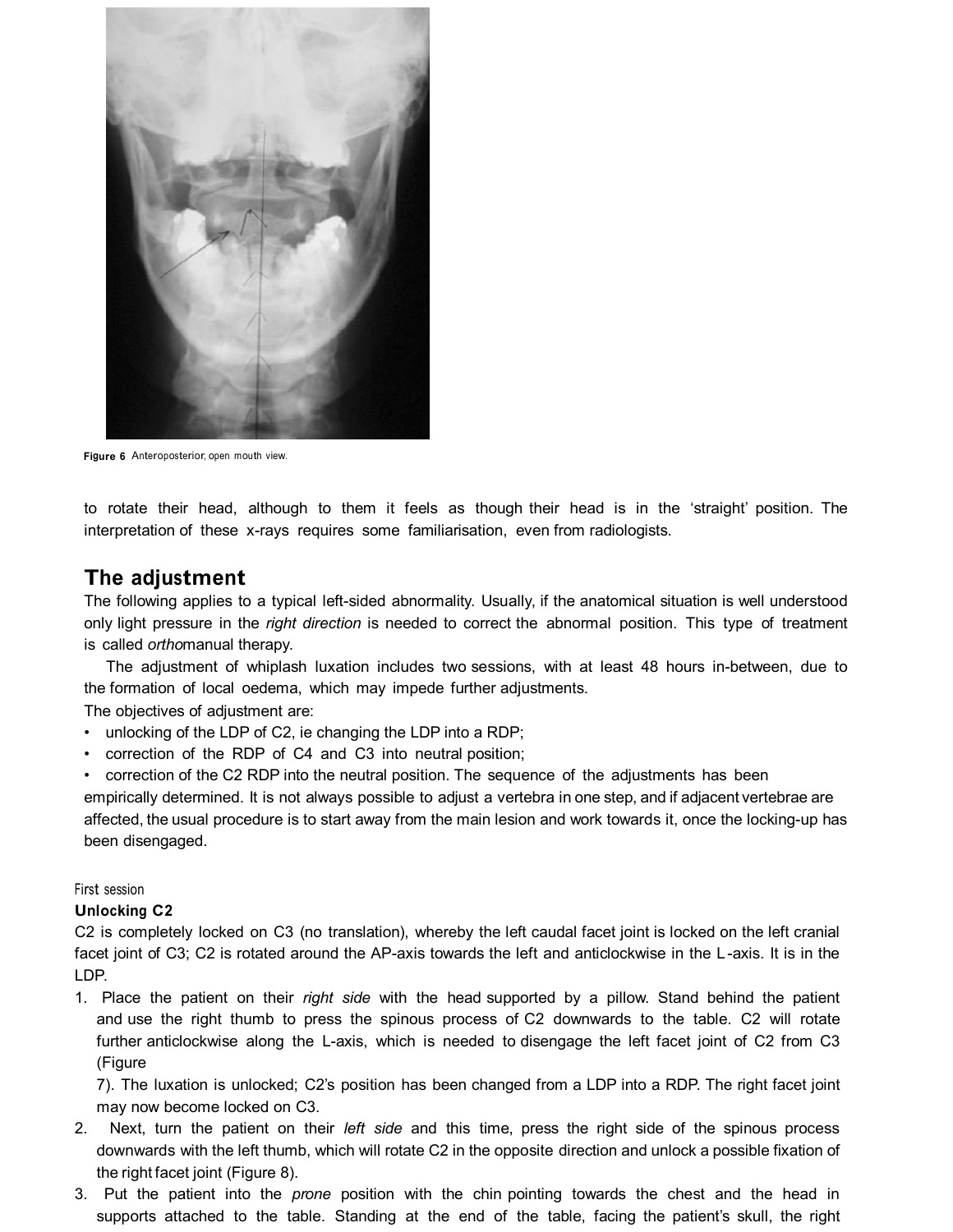transverse process of C2 is pressed upward (dorsally) with the left thumb, in a first attempt to neutralise the rotated dorsal position of C2. The complete correction is not always possible at this point in time (Figure 9).

#### **Adjustment of C3 and C4**

C3 and C4 still need correction. C4, together with C3, were forced by C2 in corrective anticlockwise RDP, which means that the right caudal facet joint of C4 engages the right cranial facet joint of C5 which still is in normal position. Experience has taught that the best sequence is to adjust C4 first, then C3 and eventually C2 again.

- 1. To adjust C4's position, keep the patient in the *prone* position. Standing at the patient's head, place the left thumb under the right transverse process of C4 (ie against the ventral side) and press it up, in dorsal direction; then, using the right thumb, press the left transverse process of C4 towards the table, to rotate C4 towards the neutral position (Figure 10).
- 2. Position the patient on the *right side*, this time without the pillow, with the head hanging down over the shoulder. This will create more room for the facet joint of C3. Standing behind the patient the left thumb presses the left transverse process of C3 in ventral

**148**

Evidence-Based Integrative Medicine 2004:1(2)

Whiplash injury



**Figure 7** Anticlockwise rotation of C2 along the L-axis.



**Figure 8** Clockwise rotation of C2.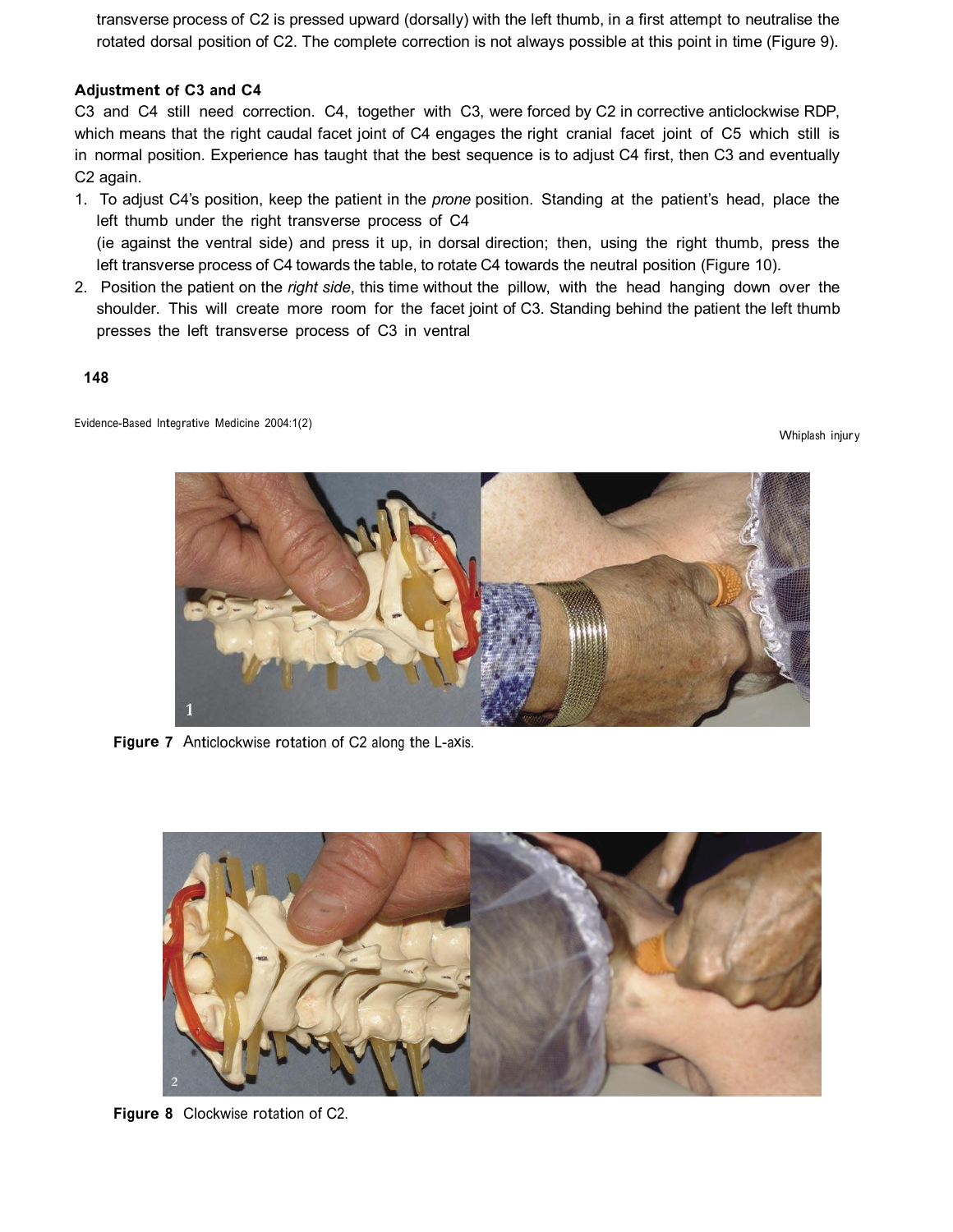

**Figure 9** Upward movement of the right transverse process of C2.

Evidence-Based Integrative Medicine 2004:1(2)

**149** <sup>S</sup>ickesz <sup>a</sup>nd VanDerSchaar



**Figure 10** C4 adjustment.



**Figure 11** C3 adjustment.

(forward) direction. This is necessary in order to reduce the anticlockwise rotation around the L-axis. Remember, in its LDP, C2 has forced C3 and C4 along in anticlockwise rotation (RDP) (Figure 11).

#### Second session

#### **The final adjustment of C3 and C4**

1. C3 is still in RDP. Position the patient in the *prone position*. The right transverse process of C3 is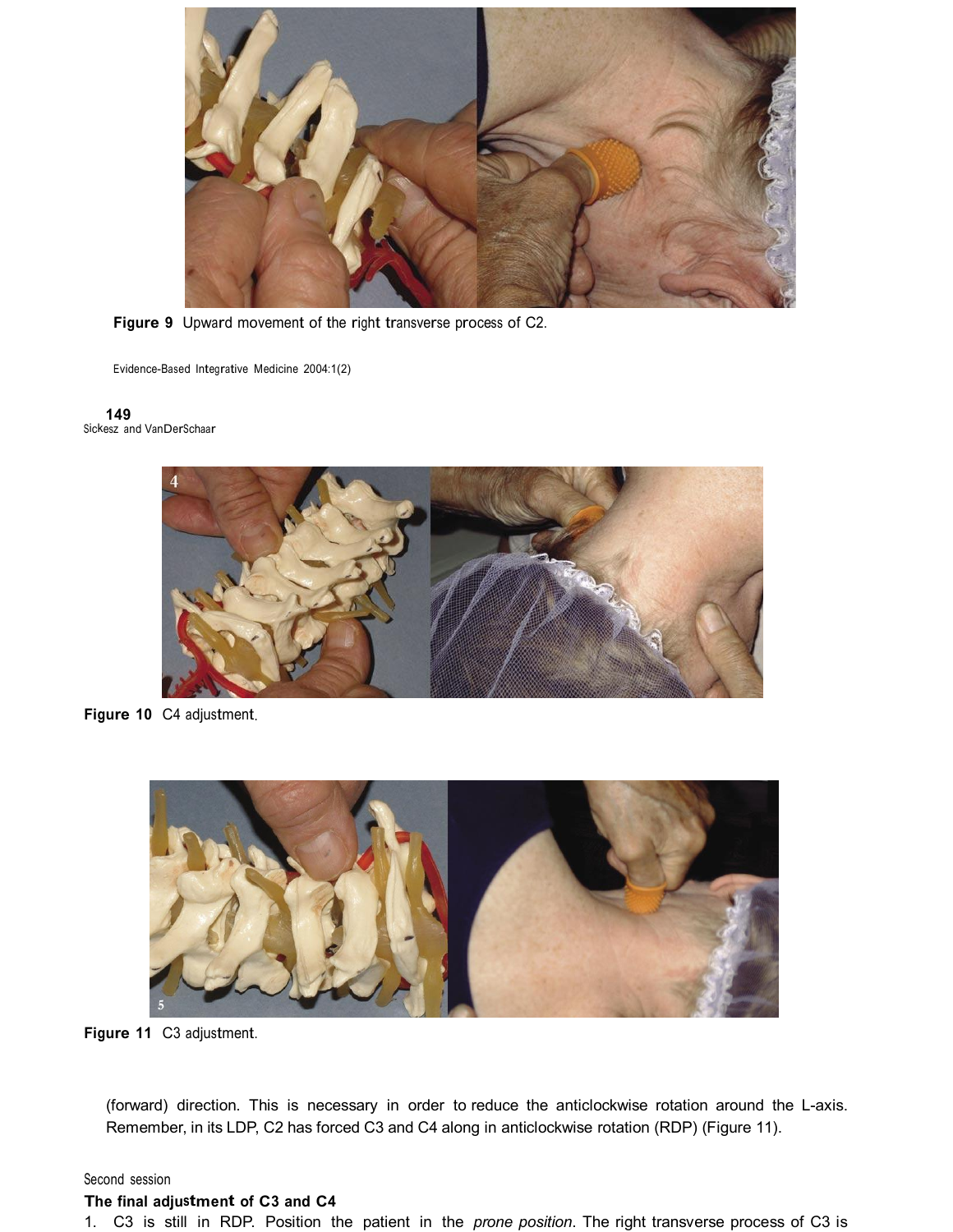pressed upward (dorsally) and the left transverse process downward (ventrally) (Figure 12).

2. Then turn the patient on their *right side* and the transverse process of C4 is pressed in the ventral direction (Figure 13).

For the correction of a whiplash injury that is older than

10 years, the patient is adjusted in the *sitting* position. From behind, the left transverse process of C2 needs to be pressed in a ventral direction because of the more pronounced dislocation (Figure 14).

Adjustment of an atla<sup>s</sup> luxation

Place the patient in the *supine position*. If available, have an assistant apply light traction to the patient's head and initially press with a thumb the most ventrally dislocated transverse process of C1 in a dorsal direction. If needed, pressure also may be required to be applied on the other side. The transverse process of C1 is situated one centimetre in the dorsocranial direction relative to the mandibular angle, just under the point of the petrosal bone.

If needed, these corrections may be repeated after at least 6 weeks. Stretched ligaments may take a long time to heal and the patient should be instructed to avoid sudden head movements and abnormal forces against the head.

## **Material<sup>s</sup> and method<sup>s</sup>**

A common pattern of symptoms may include the following: impaired mobility of the neck; cra nial neuralgia (headache on top of the head; the dermatome of C2 is the scalp); occipital neuralgia (the dermatome

**150**

Evidence-Based Integrative Medicine 2004:1(2)

Whiplash injury



**Figure 12** Dorsal and ventral movement to the right transverse process of C3.

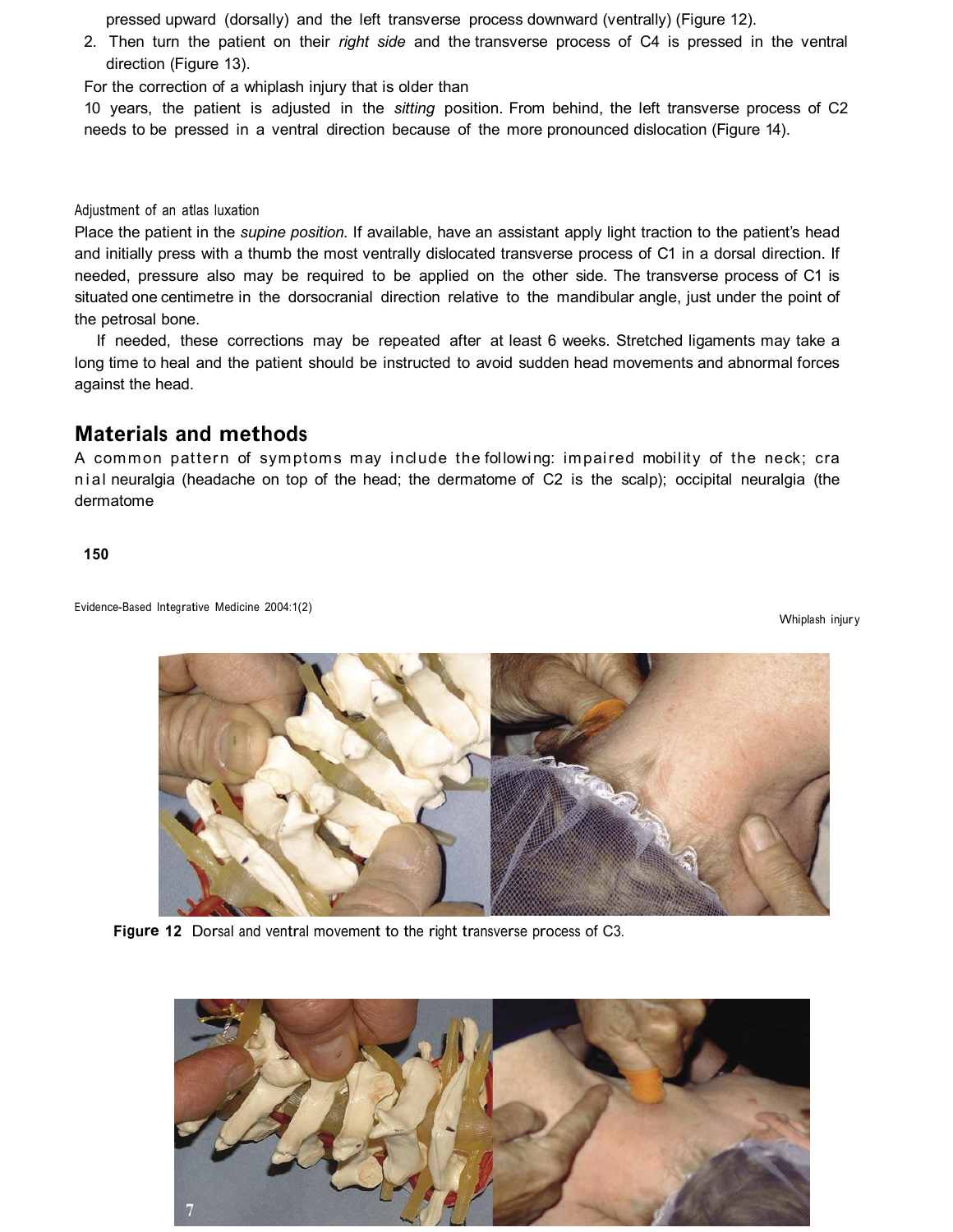**Figure 13** Ventral movement to the transverse process of C4.



**Figure 14** Correction of whiplash injury in the sittin<sup>g</sup> position.

of C3 is the neck and the occiput); and dizziness (the superior cervical ganglion is located against the ventral aspect of the transverse processes of C1 and C2 and might get irritated by an abnormal position). This may

also give rise to vasoconstriction in the brain stem which may cause dizziness, concentration disorders, sleeping problems and tinnitus. Drottning (2003) noticed that in most whiplash studies, the whiplash headaches are not

Evidence-Based Integrative Medicine 2004:1(2)

#### **151**

<sup>S</sup>ickesz <sup>a</sup>nd VanDerSchaar

defined. Post-whiplash cervicogenic headache (CEH) is typically a moderate headache with a benign, but often prolonged, course. It probably is unilateral and bilateral. Reduced neck mobility does not seem to be as common after whiplash as in chronic CEH in general. Post-whiplash CEH is accompanied by great disability and high use of medication. Although the natural course seems favourable for unilateral CEH during the first postinjury years, some patients will need specific treatment for their headaches. There is a lack of controlled studies to guide practitioners to choose investigations and treatment for chronic CEH. Further symptoms include facial neuralgia, one-sided tinnitus, loss of hearing and snoring (as the ventral aspects of vertebrae form the back of the throat). Since vertebral misalignments may cause oedema around the vertebra, the dorsal wall of the throat can also be involved. Oedema, which may even extend as far as the uvula, which may also cause

#### sleep apnoea.

Haldorsen et al (2003) attempted to record the severity of symptoms in patients with late whiplash syndrome and to assess how the symptoms affected performance on a simple psychometric test. The Rivermead Post-Concussion Symptoms Questionnaire (RPQ) with an additional question on neck pain, modified RPQ (mRPQ), and the Short Test of Mental Status (STMS) were applied on 40 chronic whiplash patients. Symptoms reported by the whiplash group were compared with those of 50 normal controls. The patients scored significantly higher than the controls on all symptoms listed in the mRPQ.

Sterling et al (2003) concluded that those with persistent moderate/severe symptoms at 6 months after injury display generalised hypersensitivity suggestive of changes in central pain processing mechanisms. This phenomenon did not occur in those who recover or those with persistent mild symptoms.

#### Case <sup>s</sup>tudie<sup>s</sup>

Forty randomly selected patients, 28 female and 12 male, were interviewed three months after completion of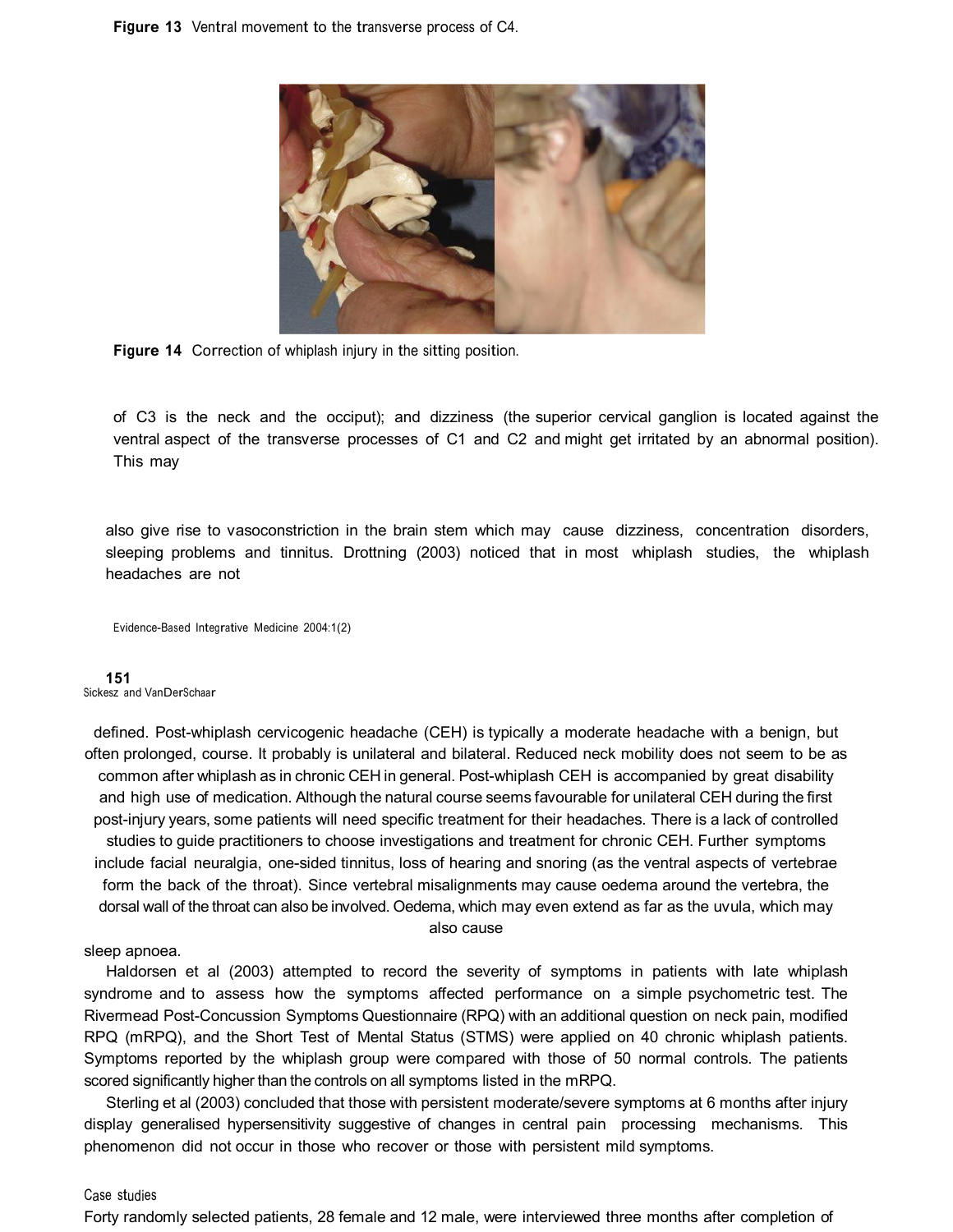#### <sup>S</sup>ymptom <sup>s</sup>tudie<sup>s</sup>

Table 1 shows the result of the treatment on the various symptoms.

## **Discussion**

Improperly treated whiplash injury may have a profound effect on the quality of life, and sometimes leaves the patient with long-term disability. An optimal treatment of this condition is the anatomical correction of displaced vertebr ae. However, it must be emphasised t hat all anatomical details need to be perfectly understood in order to conduct the proper correction. Normal function cannot be restored with abnormal anatomical relations. Even in chiropractic literature this is not always clear. Murphy (2000) comments that each individual case of whiplash is different, and it is not possible to generalise about treatment. He stipulates that appropriate treatment strategy is unique to each injury and is directed at the primary dysfunctions detected during the examination. However, chiropractors commonly employ the following treatments: gently moving the involved joint towards the direction in which it is restricted, which may involve the application of a short thrust in that direction. In many cases, instead of a thrust, a slow mobilising movement is used. Our opinion, derived from the adjustment of several thousands of whiplash patients in more than three decades, is that in almost every whiplash patient the typical anatomical lesions can be found, and that, with adequate adjustment, many signs and symptoms may significantly decrease, even several decades after injury and in older age groups. It is also evident that every additional treatment for pain and other discomfort will only have optimal results ifthe anatomical lesion has been corrected. It is therefore

#### **Table 1** <sup>R</sup>esponse of <sup>s</sup>ymptom<sup>s</sup> to treatment

| Symptom<br>treatment. Their age distribution was:  | <b>Number Eliminated</b><br>23 (74%) | - Occipital neuralgia | Improved<br>5                            | 28<br>3  | 23 (82%) |    | Unchanged Cranial neuralgia<br>5 | – Dizziness | 16 | 15 | (94%)<br>31 |
|----------------------------------------------------|--------------------------------------|-----------------------|------------------------------------------|----------|----------|----|----------------------------------|-------------|----|----|-------------|
| 10–20 years, 2 patients                            |                                      |                       | 20–30 years, 6 patients                  |          |          |    |                                  |             |    |    |             |
| Concentration disorders                            |                                      |                       |                                          |          |          |    |                                  |             |    |    |             |
| 14 (50%)<br>28                                     | 9                                    | 5                     |                                          |          |          |    |                                  |             |    |    |             |
| 30–40 years, 9 patients                            |                                      |                       | 40–50 years, 7 patients                  |          |          |    |                                  |             |    |    |             |
| Sleeping disorders 22                              |                                      | 13 (59%)              |                                          |          |          |    |                                  |             |    |    |             |
| 50–60 years, 11 patients                           |                                      |                       | 60–70 years, 2 patients                  |          |          |    |                                  |             |    |    |             |
| 70–80 years, 3 patients<br>Restriction of mobility |                                      |                       |                                          |          |          |    |                                  |             |    |    |             |
| 28 (88%)<br>32                                     | 4                                    |                       |                                          |          |          |    |                                  |             |    |    |             |
| The duration of symptoms was:                      |                                      |                       |                                          |          |          |    |                                  |             |    |    |             |
| <5 years, 22 patients                              |                                      |                       | 5–10 years, 8 patients                   |          |          |    |                                  |             |    |    |             |
| 10-20 years, 6 patients<br>Snoring                 |                                      | 8                     | $(32\%)$ <sup>30</sup> years, 4 patients |          |          |    |                                  |             |    |    |             |
| Sleep apnoea                                       | 18                                   | 8(44%)                | 8                                        |          |          |    |                                  |             |    |    |             |
| Facial neuralgia                                   | 7                                    | 5(71%)                | 2                                        | Tinnitus |          | 11 | (55%)<br>6                       |             | 3  |    |             |